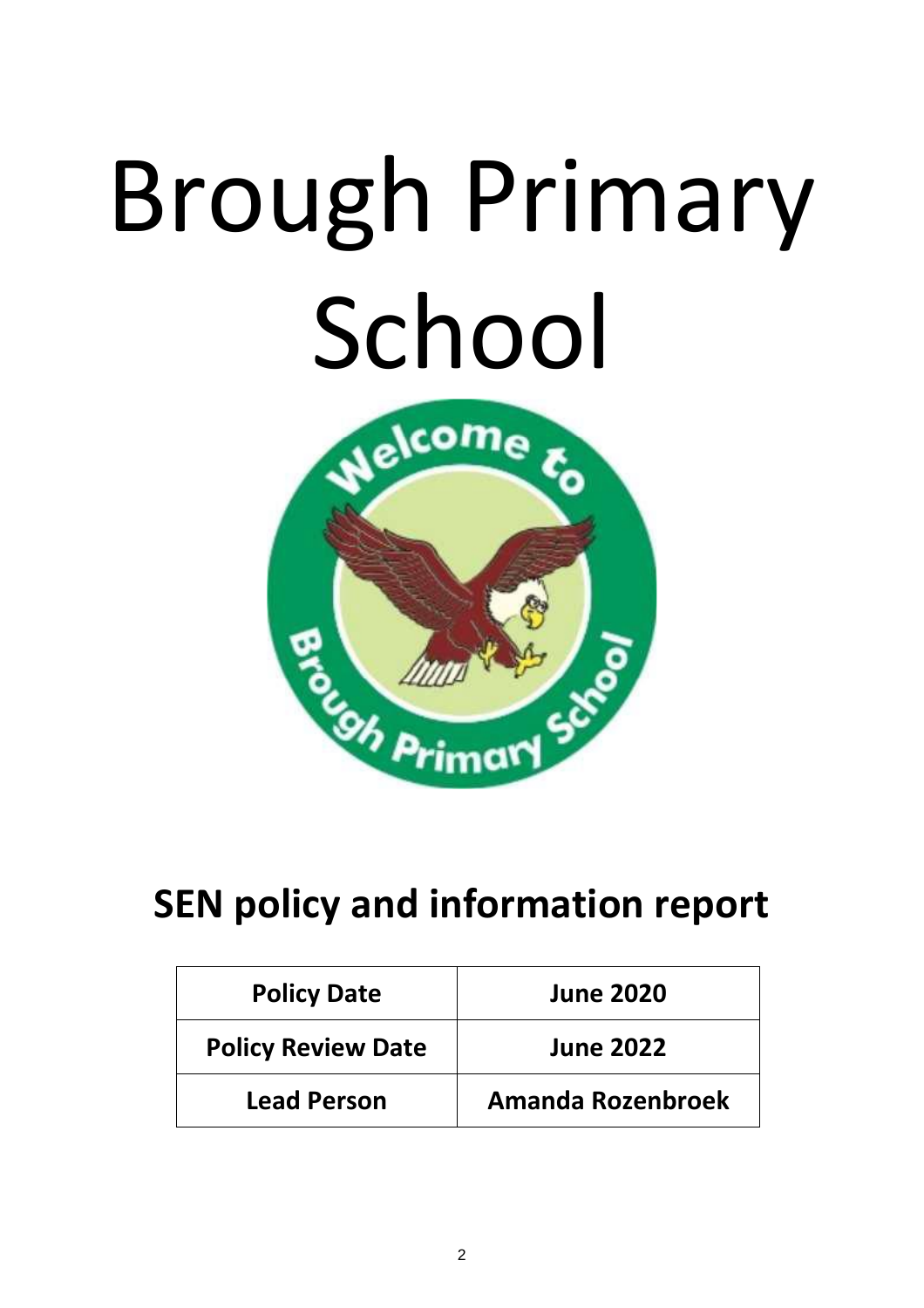# **Contents**

**…………………………………………………………………………………………………………………………….**

# **1. Aims**

At Brough Primary School we believe all children are special individuals. Brough Primary School strives to be a fully inclusive nurturing school and does not discriminate against children on the grounds of academic ability, physical ability, gender or ethnic origin. As a result, in this school we support children with a range of special educational needs.

Our SEN policy and information report aims to:

- Make appropriate provision to overcome all barriers to learning and ensure children with SEND have full access to the National Curriculum, ensuring it is fully matched to their needs.
- To identify those children who have special educational needs at the earliest stage. Continuous monitoring of those children with SEND by their teachers will help to ensure that they reach their full potential.
- Use a graduated response to identify children and to assess and accumulate evidence resulting in appropriate provision for the child.
- To ensure identified children have access to abroad and balanced curriculum
- Work with parents to help both parties gain a better understanding of their child, and involve them in all stages of their child's education. This includes supporting them in terms of understanding procedures and practices and providing regular feedback on their child's progress.
- Work with and in support of outside agencies so that when the children's needs cannot be met by the school alone, outside agencies will be contacted for support. Some of these services include: Educational Psychology Service, Speech and Language Therapy, School Nurse, Hearing Impairment Services, Occupational Health, Physiotherapy, SAPTs, Children and Adult Mental Health Service (CAMHS), South Hunsley Cluster of SENCos.
- Create a nurturing school environment where pupils can contribute to their own learning.

This means encouraging relationships with adults in school where children feel safe to voice their opinions of their own needs. Child participation is encouraged through school by wider opportunities such as: the school council, residential visits, school plays and sports' teams.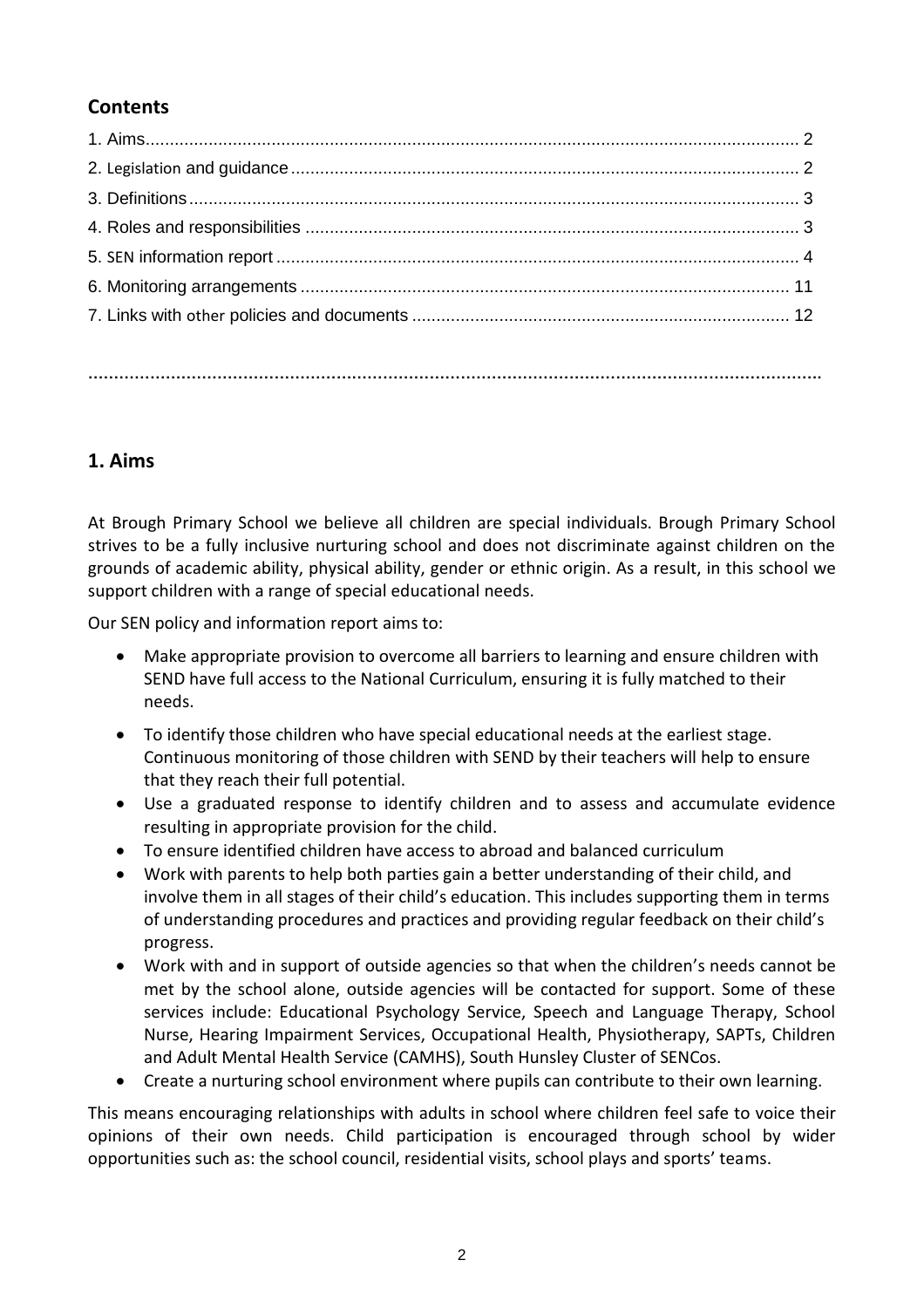# **2. Legislation and guidance**

This policy and information report is based on the statutory [Special Educational Needs and](https://www.gov.uk/government/uploads/system/uploads/attachment_data/file/398815/SEND_Code_of_Practice_January_2015.pdf)  [Disability \(SEND\) Code of Practice](https://www.gov.uk/government/uploads/system/uploads/attachment_data/file/398815/SEND_Code_of_Practice_January_2015.pdf) and the following legislation:

- [Part 3 of the Children and Families Act 2014](http://www.legislation.gov.uk/ukpga/2014/6/part/3), which sets out schools' responsibilities for pupils with SEN and disabilities
- [The Special Educational Needs and Disability Regulations 2014,](http://www.legislation.gov.uk/uksi/2014/1530/contents/made) which set out schools' responsibilities for education, health and care (EHC) plans, SEN coordinators (SENCOs) and the SEN information report

# **3. Definitions**

A child has SEN if they have a learning difficulty or disability which calls for special educational provision to be made for them.

They have a learning difficulty or disability if they have:

- A significantly greater difficulty in learning than the majority of others of the same age, or
- A disability which prevents or hinders them from making use of facilities of a kind generally provided for others of the same age in mainstream schools

Special educational provision is educational or training provision that is additional to, or different from, that made generally for other children or young people of the same age by mainstream schools.

# **4. Roles and responsibilities**

# **4.1 The SENCO**

The SENCO is Amanda Rozenbroek and can be contacted by email: arozenbroek@broughprimaryschool.co.uk

They will:

- Work with the head teacher and SEN governor to determine the strategic development of the SEN policy and provision in the school
- Have day-to-day responsibility for the operation of this SEN policy and the co-ordination of specific provision made to support individual children with SEN, including those who have EHC plans
- Provide professional guidance to colleagues and work with staff, parents, and other agencies to ensure that children with SEN receive appropriate support and high quality teaching
- Advise on the graduated approach to providing SEN support
- Advise on the deployment of the school's delegated budget and other resources to meet children's' needs effectively
- Be the point of contact for external agencies, especially the local authority and its support services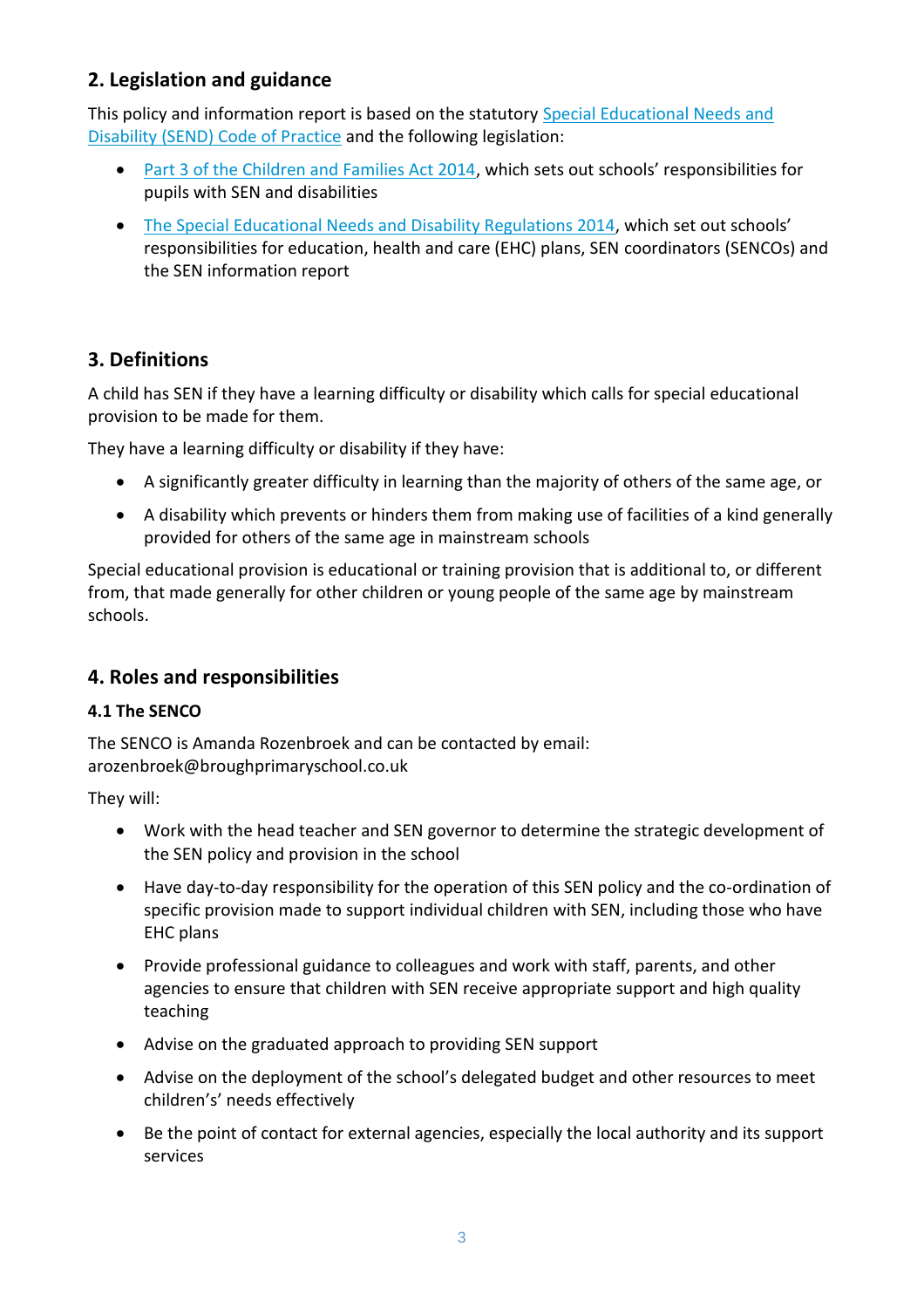- Liaise with potential next providers of education to ensure pupils and their parents are informed about options and a smooth transition is planned
- Work with the head teacher and governing board to ensure that the school meets its responsibilities under the Equality Act 2010 with regard to reasonable adjustments and access arrangements
- Ensure the school keeps the records of all pupils with SEN up to date

#### **4.2 The SEN Governor**

The SEN Governor is Wendy Palmer and will:

- Help to raise awareness of SEN issues at governing board meetings
- Monitor the quality and effectiveness of SEN and disability provision within the school and update the governing board on this
- Work with the head teacher and SENCO to determine the strategic development of the SEN policy and provision in the school

#### **4.3 The head teacher**

The head teacher will:

- Work with the SENCO and SEN governor to determine the strategic development of the SEN policy and provision in the school
- Have overall responsibility for the provision and progress of learners with SEN and/or a disability

#### **4.4 Class teachers**

Each class teacher is responsible for:

- The progress and development of every child in their class
- Working closely with any teaching assistants or specialist staff to plan and assess the impact of support and interventions and how they can be linked to classroom teaching
- Working with the SENCO to review each child's progress and development and decide on any changes to provision
- Ensuring they follow this SEN policy

# **5. SEN information report**

#### **5.1 The kinds of SEN that are provided for**

Our school currently provides additional and/or different provision for a range of needs, including:

- Communication and interaction, for example, autistic spectrum disorder, Asperger's Syndrome, speech and language difficulties
- Cognition and learning, for example, dyslexia, dyspraxia,
- Social, emotional and mental health difficulties, for example, attention deficit hyperactivity disorder (ADHD),
- Sensory and/or physical needs, for example, visual impairments, hearing impairments, processing difficulties, epilepsy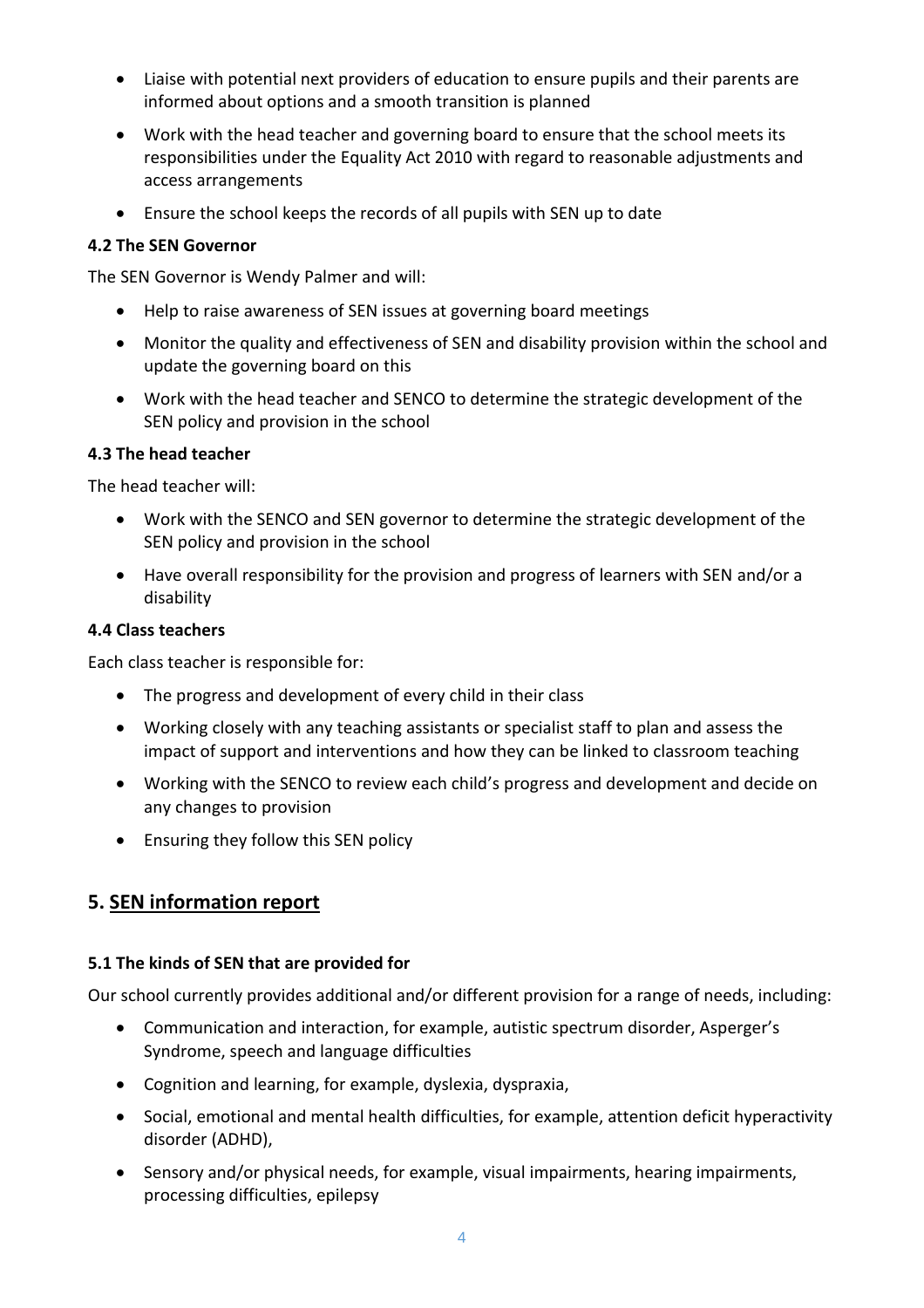• Moderate and multiple learning difficulties

#### **5.2 Identifying children with SEN and assessing their needs**

The school prides itself on the early identification of special needs and a graduated response to this need is required by the SEND Code of Practise 2014, therefore an SEND Identification Pathway has been introduced for all staff to help guide them through the process.

We will assess each child's current skills and levels of attainment on entry, which will build on previous settings and Key Stages, where appropriate. Class teachers will make regular assessments of progress for all pupils and identify those whose progress:

- Is significantly slower than that of their peers starting from the same baseline
- Fails to match or better the child's previous rate of progress
- Fails to close the attainment gap between the child and their peers
- Widens the attainment gap

This may include progress in areas other than attainment, for example, social needs.

Slow progress and low attainment will not automatically mean a pupil is recorded as having SEN.

When deciding whether special educational provision is required, we will start with the desired outcomes, including the expected progress and attainment, and the views and the wishes of the pupil and their parents. We will use this to determine the support that is needed and whether we can provide it by adapting our core offer, or whether something different or additional is needed.

#### **5.3 Consulting and involving children and parents**

We will have an early discussion with the child (where appropriate) and their parents when identifying whether they need special educational provision. These conversations will make sure that:

- Everyone develops a good understanding of the child's areas of strength and difficulty
- We take into account the parents' concerns
- Everyone understands the agreed outcomes sought for the child
- Everyone is clear on what the next steps are

Notes of these early discussions will be added to the child's record and parents can access these at any time. We will formally notify parents when it is decided that a child will receive SEN support.

We believe that a close working relationship with parents is vital in order to ensure:

- Early and accurate identification and assessment of SEN leading to appropriate intervention and provision
- Continuing social and academic progress of children with SEN
- Personal and academic targets are set and met effectively

#### **5.4 Assessing and reviewing children's progress towards outcomes**

We will follow the graduated approach and the four-part cycle of **assess, plan, do, review**.

The class teacher will work with the SENCO to carry out a clear analysis of the children's needs. This will draw on:

- The teacher's assessment and experience of the child
- Their previous progress and attainment and behaviour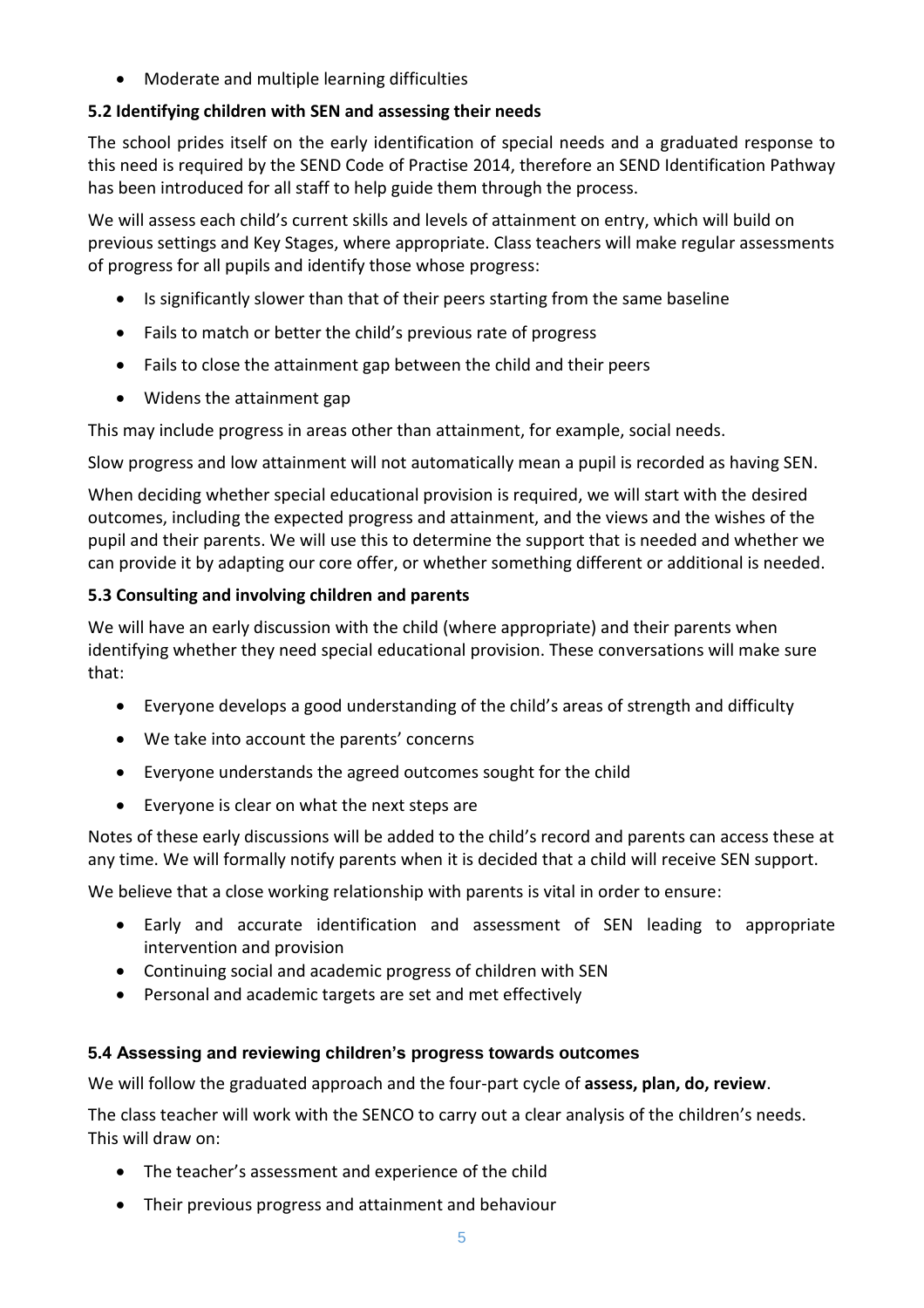- Other teachers' assessments, where relevant
- The individual's development in comparison to their peers and national data
- The views and experience of parents
- The child's own views
- Advice from external support services, if relevant

The assessment will be reviewed regularly.

All teachers and support staff who work with the child will be made aware of their needs, the outcomes sought, the support provided, and any teaching strategies or approaches that are required. We will regularly review the effectiveness of the support and interventions and their impact on the child's progress.

# **5.5 Supporting children moving between phases and preparing for adulthood**

We will share information with the school, or other setting the child is moving to. We will agree with parents and children which information will be shared as part of this.

#### **When joining Brough Primary School in the Foundation Stage, there is a full induction programme**:

- The school has a good relationship with the feeder pre-school providers and whenever possible will have visited the pre-school before the children start
- The SENCO will also visit individual children, if it is felt that this would be beneficial
- For children where there are multi-agency meetings planned, the SENCO will endeavor to attend
- The Early Years Foundation Stage teachers conduct home visits
- 'ALL about Me' information will be created to share between home and school.
- The children are invited in to school in the summer term
- Additional visits to the school can also be arranged with pre-school providers.
- When appropriate access to appropriate training to ensure we are prepared and equipped to meet the child's needs will be undertaken.
- Appropriate referrals to outside agencies will be made swiftly
- Additional arrangements can be made on an individual basis

# **When children are moving between year groups:**

- Children and their current class teacher update their 'Support Plans' which contains information that they feel their new teacher should know about them. This is then given to their new teacher.
- 'All about me book' are developed for ease of transition, which are shared at home throughout the summer.
- Children with additional needs have an opportunity to prepare questions that they have about the change and are given opportunities to find out the answers.
- Children are asked to take messages/ meet their new teacher, to create opportunities for them to familiarise themselves with the teacher and area of school.
- Children take work that they are proud of to show their new teacher.
- Children will take part in new classes day in the summer term, where all children will spend time in their new classrooms and meet their new teacher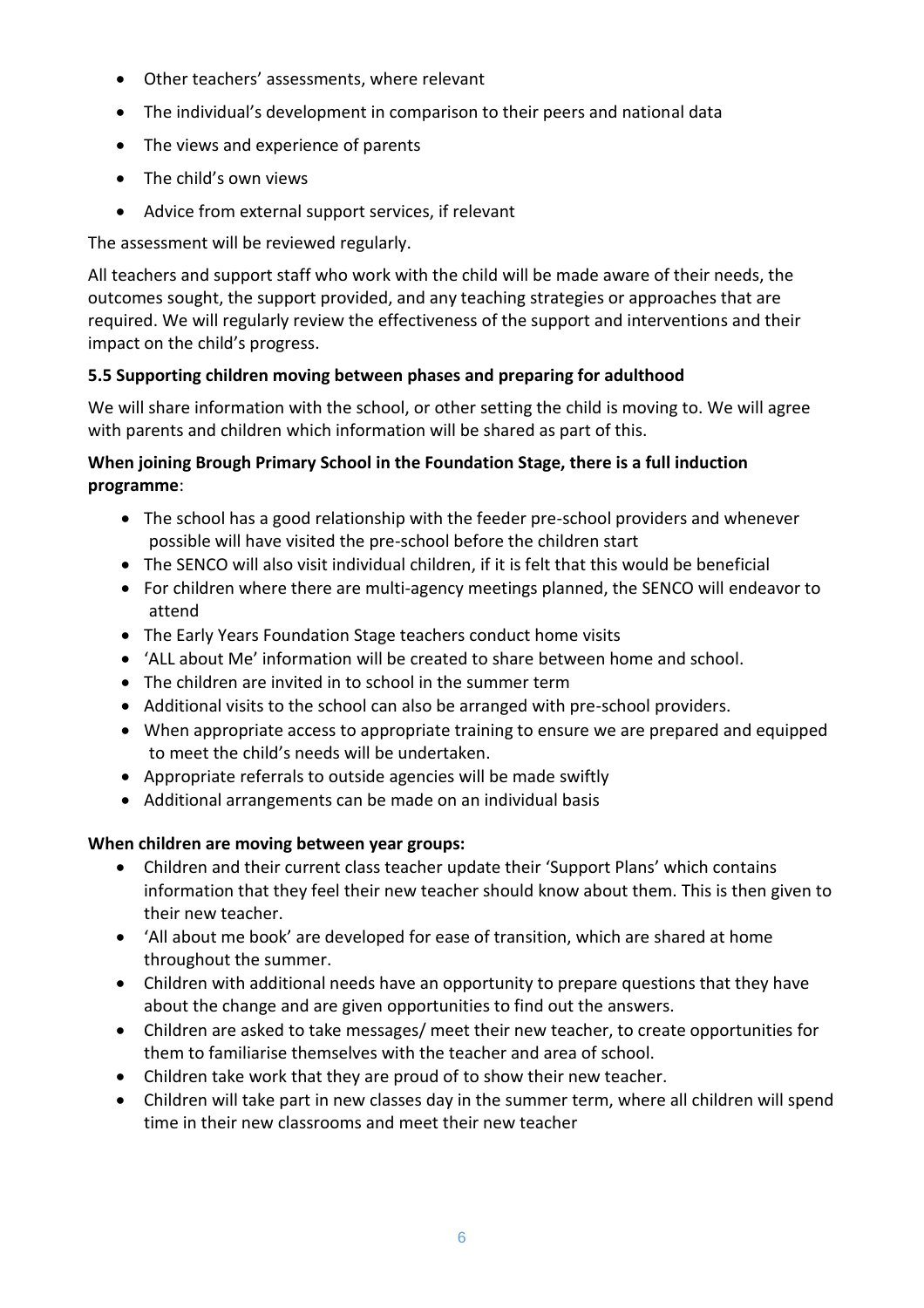#### **When children are transferring to secondary school:**

- The SENCo from the secondary school is invited to SEND EHCP/Statement review meetings for all children in year five and/or the autumn of year 6.
- There are a number of visits to South Hunsley and members of staff from South Hunsley visit the children in year five and year six
- There is an extra transition visits to South Hunsley for children whom it is felt would benefit from this
- Individual transition arrangements are made according to the child's needs.

When a child with SEND is transferring to Brough Primary at any other point in their education:

- Contact with members of staff from the child's current school will be made
- Where possible a visit will be made to the setting the child is currently in.
- Depending on the level of need the child has, a meeting may be held to address arrangements needed to support the child's inclusion
- Appropriate training will be accessed if needed, to ensure the school is equipped to meet the child's needs
- Appropriate referrals to outside agencies will be made swiftly
- We will provide the child with a 'buddy' to support their transition. Their 'buddy' will show them around the school and be there for them during social times

#### **5.6 Our approach to teaching pupils with SEN**

Teachers are responsible and accountable for the progress and development of all the children in their class.

High quality teaching is our first step in responding to pupils who have SEN. This will be differentiated for individual children.

We will also provide the following interventions:

- In class support for groups and individuals when appropriate in and outside of the classroom.
- Group interventions usually led by a teacher or experienced/ well trained teaching assistant.
- One to one programme of work to address dyslexic needs or mathematical difficulties.
- One to one speech and language interventions (overseen by the Speech and Language Therapy service).
- One to one/small group interventions to address social, emotional and behavioural needs.
- An Emotional Literacy Support Assistant (ELSA) to offer whole school strategies to support positive mental health, as well as supporting individual children.
- A counsellor to offer support to children and parents.
- The Bridge is a nurturing provision, where children can access support for their emotional and learning development in a nurturing environment; learning through a variety of practical approaches. The staff model positive relationships with an emphasis on the development of language and communication skills and a focus on social, emotional and challenging behaviour. Children in the nurture rooms gain skills such as listening, sharing and turn-taking, and strategies to aid emotional regulation. Reducing (or removing) barriers to learning, therefore enabling success back in the mainstream classroom.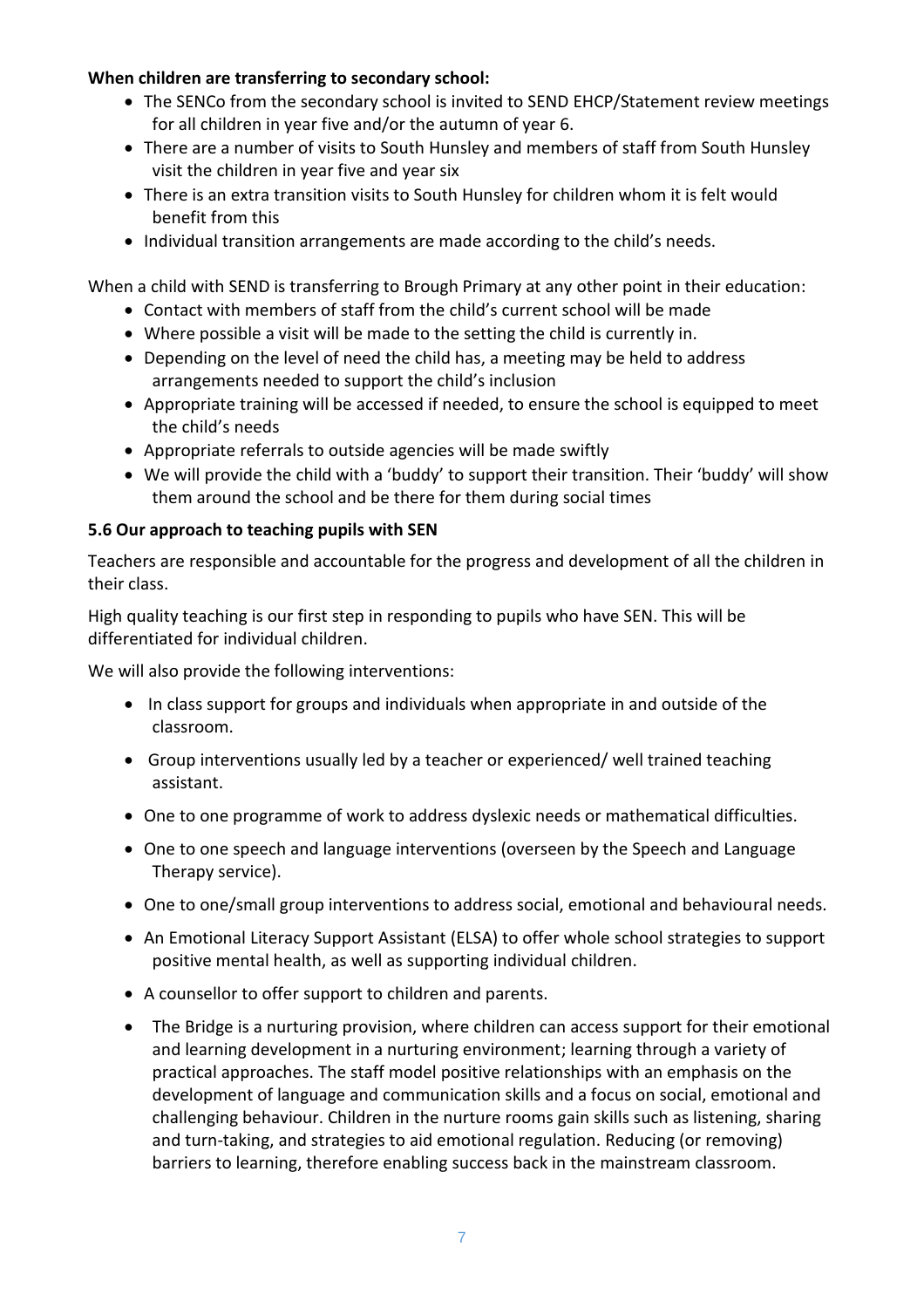#### **5.7 Adaptations to the curriculum and learning environment**

For the majority of children, the National Curriculum can be differentiated to a level to meet their needs in learning within the classroom, through quality first teaching. For a small number of children, the curriculum (in particular English and Maths) needs to be significantly differentiated, with additional support to help access the learning.

We make the following adaptations to ensure all children's needs are met:

- Small step objectives will be used from BSquared.
- Differentiating our curriculum to ensure all children are able to access it, for example, by grouping, 1:1 work, teaching style, content of the lesson, etc.
- Adapting our resources and staffing
- Using recommended aids, such as laptops, coloured overlays, visual timetables, larger font, etc.
- Differentiating our teaching, for example, giving longer processing times, pre-teaching of key vocabulary, reading instructions aloud, etc.
- Teachers are skilled in using visual, auditory and kinesthetic approaches to respond to different learning styles
- Teachers readily adapt their language and questioning to suit the needs of the child.
- The school also incorporates trips, visits and visitors to provide the children with real experiences to enrich their learning

#### **5.8 Additional support for learning**

Every class has allocated teaching assistant time; one of the main focuses of this is to support individuals and groups within the classroom to achieve the next steps in their learning. The school also has teaching assistants that are trained to deliver a number of interventions.

The school also offers one to one programmes of work for 1 to 2 sessions weekly to address dyslexic needs or give additional maths interventions.

The school provides excellent support for children with Speech and Language needs, offering individual programmes of work delivered by a qualified teaching assistant.

There will be a graduated response to a child's needs and the resources allocated will be proportional. This means that in the first instance it is usual to put resources, strategies and support in place at a school level and to assess the progress made with these additional arrangements in place. If the progress made is not considered to be adequate, in consultation with parents, referrals may be made to outside agencies.

We work with the following agencies to provide support for pupils with SEN:

- Educational Psychologist Service
- Sensory and physical teaching service (SaPTS)
- Speech and Language Therapists (SALT)
- EHASH
- Behaviour Support services
- School Nurse
- Youth and Family Support Service (offering support for families with children over 8)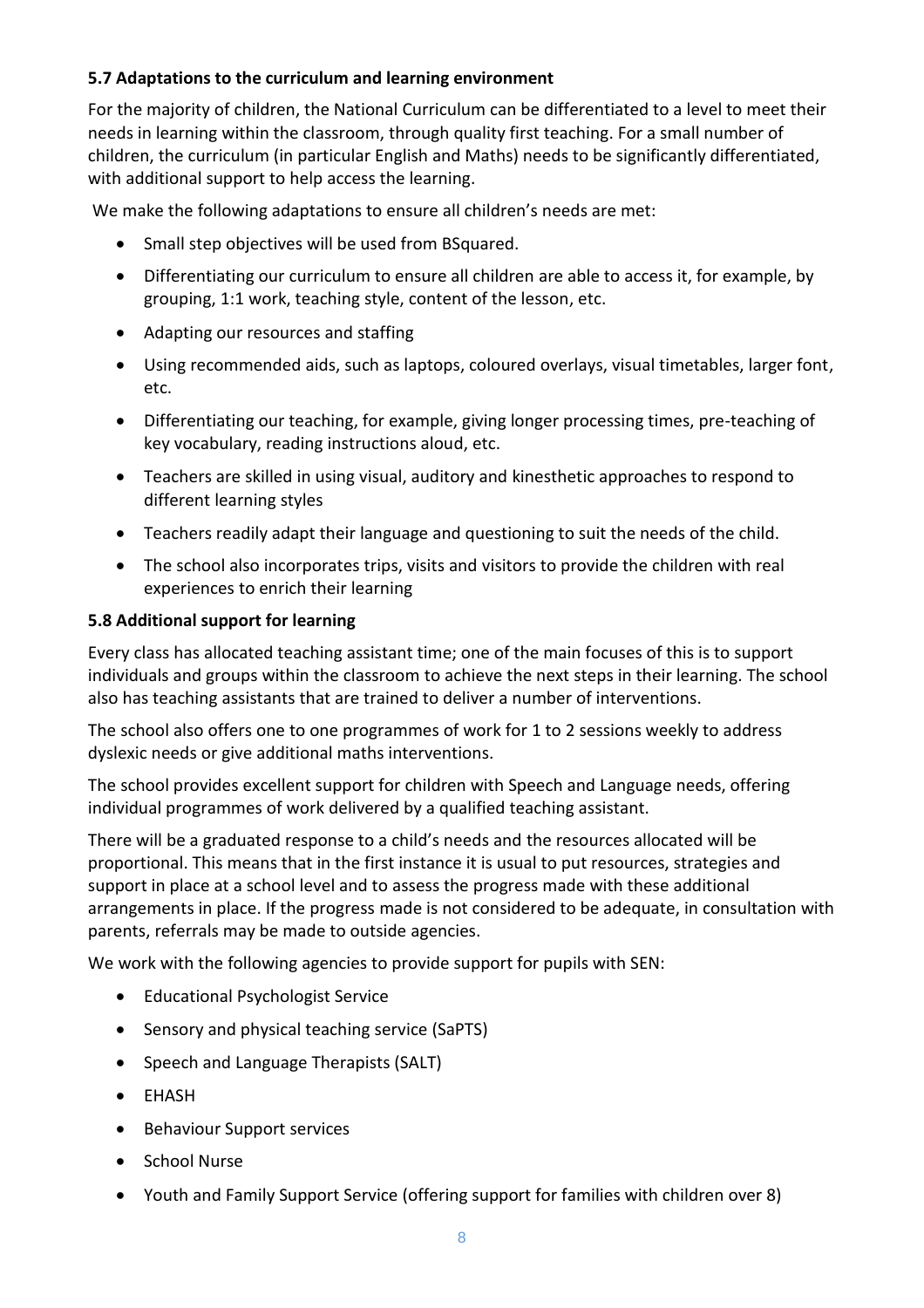- Brough Children's Centre (offering support for families with children under 9)
- CAHMS

# **5.9 Expertise and training of staff**

As a school, we feel appropriate expertise and training is paramount to the success of the support for SEND.

Our SENCO has 5 years of experience in this role and has the National SENCO award, PGCE in Special Educational Needs and Inclusion, as well being a trained Nurture Practioner. There is allocated time during the week to manage SEN provision.

We have a team of teaching assistants, including 3 higher level teaching assistants (HLTAs) who are trained to deliver SEN provision.

Training accessed by classroom based staff (provided by external agencies)

- Supporting children with Autism
- Supporting children with Dyslexia
- Supporting children with Down Syndrome
- Sensory Processing
- Precision teaching
- Talk Boost
- TEAM Teach
- Introduction to Nurture principles
- ELSA (Emotional Literacy Support Assistant) training

Training accessed by classroom based staff (provided internally)

- What is a graduated response- Identification pathway
- Interventions/ strategies to support children with SEND
- Teaching Children with Social, Emotional, and Behavioural Difficulties- A nurturing school.

# **5.10 Securing equipment and facilities**

The school has a variety of adaptations to include disabled and visually and hearing impaired pupils

and parents:

- Disabled ramps are in place and there are 2 disabled toilets.
- Yellow paint highlights major obstacles, kerbs and uneven surfaces for visually impaired children.
- A sensory room is available for all children to support sensory needs.
- All staff have had training on making the classroom accessible for children with Dyslexia.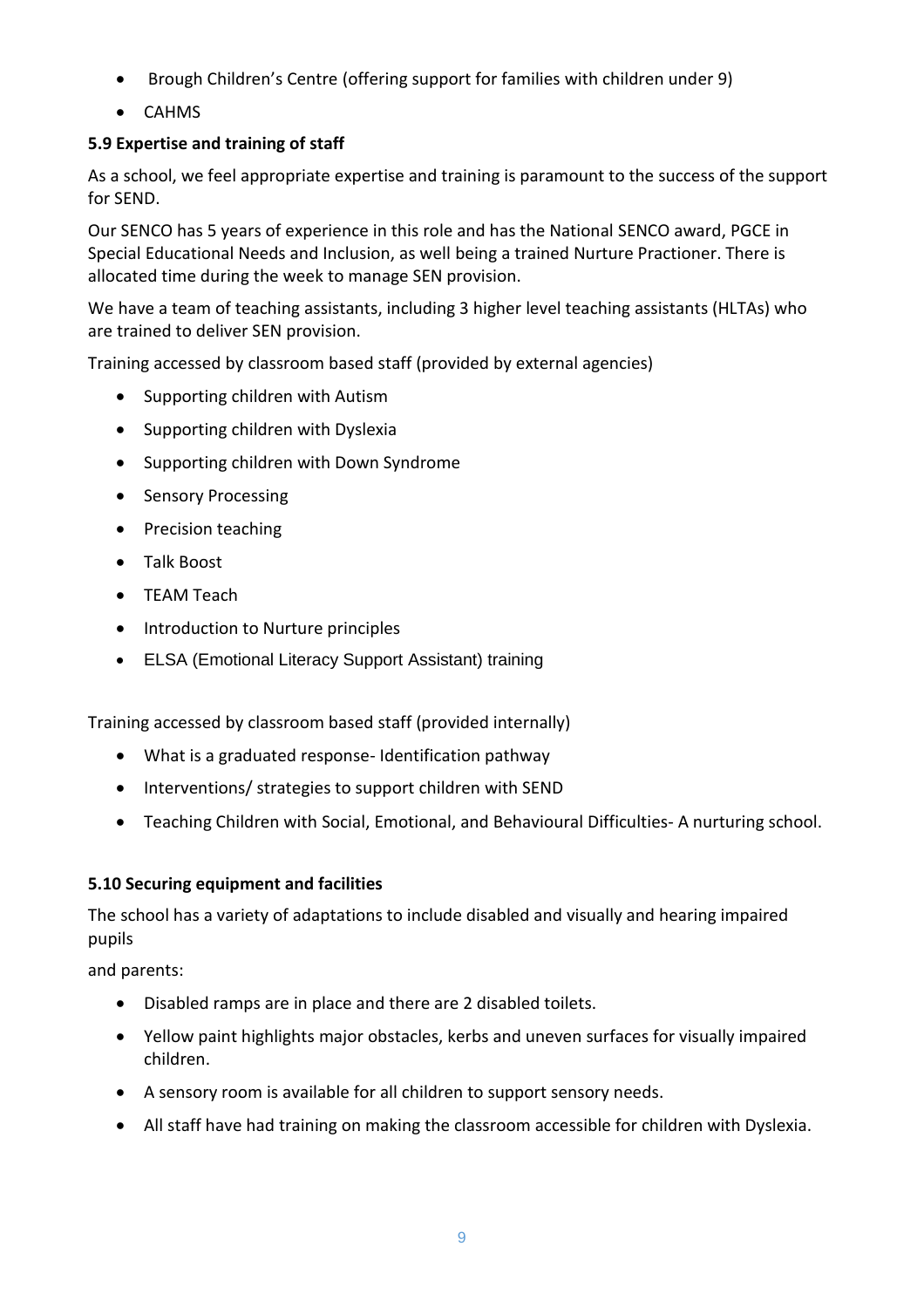The school will seek the help and advice of other agencies to secure additional equipment should this be necessary.

For more information refer to the Accessibility policy on the school's website.

#### **5.11 Evaluating the effectiveness of SEN provision**

We evaluate the effectiveness of provision for pupils with SEN by:

- Reviewing pupils' individual progress towards their goals each term in the form of a termly support plan- with parents.
- Wherever possible assessments are completed prior to an intervention and repeated following an intervention, this is so that the success can be monitored and adaptations made as necessary. Parents will be informed if their child is participating in an intervention and are invited to discuss their progress once it has been completed
- Reviewing the impact of interventions after a given number of weeks, so interventions can be adapted to suit the needs of the children.
- Using pupil and parent questionnaires
- Monitoring by the SENCO in form of learning walks, observations and pupil voice.
- Using Boxall Profile, B-squared (small steps) and internal assessment data to measure progress
- Holding annual reviews for pupils with EHC plans
- Termly SENCO and governor meetings to review aspects of provision and to monitor progress.

# **5.12 Enabling pupils with SEN to engage in activities available to those in the school who do not have SEN**

We encourage all children with SEN to take part in all wider activities that the school offers.

They are encouraged to take part in the residential visits to The Deep, Cloughton and Robin Wood and all other school visits, with adaptions where necessary.

The additional needs of the children are discussed at pre-visit meetings with the teacher, working in consultation with parents, and use individual risk assessments to ensure a considered approach.

A conscious effort is also made by teachers to give children with special educational needs appropriate positions of responsibility.

Support for playtimes, lunch times and entering and leaving school is allocated on an individual basis, for those who require additional support either for socialising with other children or for health and safety reasons.

All children are encouraged to take part in sports day/school plays/special workshops, etc.

No pupil is ever excluded from taking part in these activities because of their SEN or disability.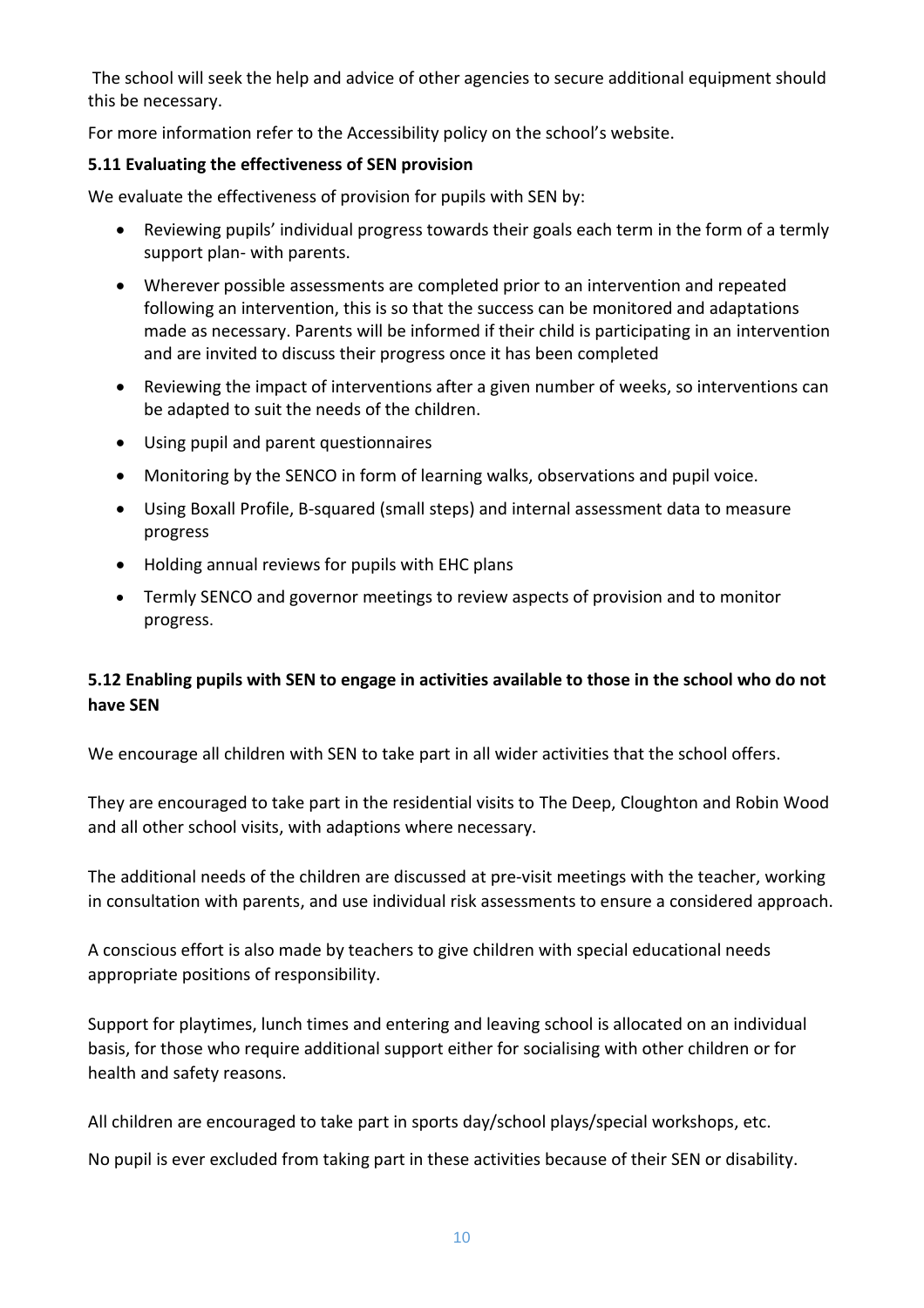#### **5.13 Support for improving emotional and social development**

We provide support for pupils to improve their emotional and social development in the following ways:

- Every child is treated as an individual and pastoral arrangements can be made discreetly as required.
- We have a teacher who is ELSA (Emotional Literacy Support Assistant) trained as well as being a Parental Support Advisor (PSA). She works with individual children on activities tailored to suit their emotional needs and provides support to parents.
- We have a counsellor to support the emotional needs of children and to support parents.
- Class circle times are also regularly used to support the needs within the class.
- The school also uses a variety of social skills programmes depending on the needs and age of children.
- A range of equipment is provided at lunch and play times to facilitate social interaction.
- For some children with an EHC plan, play time and lunch time teaching assistant support is used to support social interaction.
- If a child is exhibiting challenging behaviour we will seek to identify the causes and look to adapt the environment, learning and other possible contributing factors to alleviate some of the behaviour.
- The school uses a variety of reward systems focusing on incentives that matter to the child.
- Where relevant we will work with parents to identify needs of the family as a whole. This may involve completing an Early Help Assessment for Families. This enables a holistic view to be sought and relevant referrals made to other agencies which may be able to support a child as well as a family. This may lead to a TAF (Team Around the Family) meeting which draws together all of the involved agencies to enable a coordinated approach.
- For children with medical needs, a Health Care plans will be in place. As part of this, children's needs are identified and necessary intervention and support is planned in.
- We have a zero tolerance approach to bullying.

#### **5.14 Working with other agencies**

The school is open to working with any other relevant agencies, including social care. All agencies that are involved with a child will be invited to ' support plan review' meetings and for children with an Education, Health and Care plan, the annual review. If representatives are not able to attend in person they are asked to contribute a written report.

#### **5.15 Complaints about SEN provision**

The school endeavours to be approachable and feels it is very important that parents feel comfortable talking to staff about any issues. The school is open to suggestions and welcome feedback

Complaints about SEN provision in our school should be made to the class teacher in the first instance. They will then be referred to the school's complaints policy.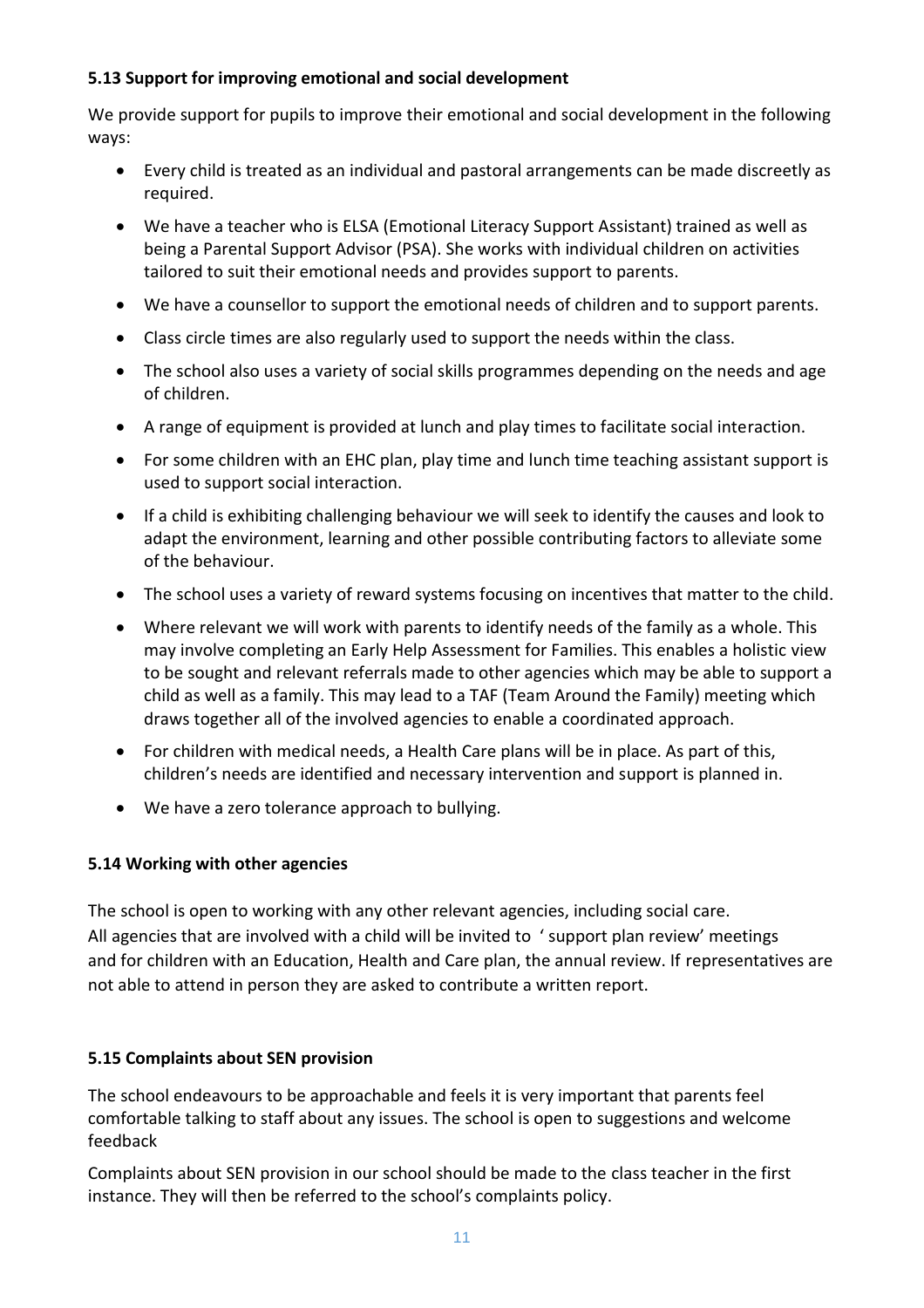The parents of pupils with disabilities have the right to make disability discrimination claims to the first-tier SEND tribunal if they believe that our school has discriminated against their children. They can make a claim about alleged discrimination regarding:

- Exclusions
- Provision of education and associated services
- Making reasonable adjustments, including the provision of auxiliary aids and services

# **5.16 Contact details of support services for parents of pupils with SEN Support services available to parents are:**

- **KIDS Mediation**: Helps parents and young people resolve disputes about Education, Health and Care (EHC) needs assessments and plans, as well as other SEND related issues. **Email: https://www.kids.org.uk/yorkshire-and-the-humber**
- **Family Information Services Hub (FISH)** Free impartial service for children, young people, parents/carers and the people who support them; **Telephone: (01482) 396469 Email: www.fish.eastriding.gov.uk**
- **SEND Information, Advice and Support (SENDIASS**)- offers impartial, confidential information, advice and support for parents and carers of children and young people (aged 0-25) with special educational needs or disabilities and those who support them; **Telephone: (01482) 396469 Email: sendiass@eastriding.gov.uk**
- **East Riding Parent/Carer Forum (EYPCF**) works with the East Riding Council and health partners to help improve services for parents and carers of children and young people with special educational needs and disabilities. They consult with parents and carers all across the East Riding about what works well and any issues they may have. **Telephone: (01262) 678283 Email: [admin@eypcf.co.uk](mailto:admin@eypcf.co.uk)**
- **0-25 SEND Team** The Hub and Specialist Services **Telephone: (01482) 394000 Email:**

#### **5.17 Contact details for raising concerns**

Each member of staff within school has a part to play in ensuring that every child has a happy and fulfilling school experience. Working collectively to ensure the best for all the children. Every teacher in the school is a teacher of SEND. The individual child's class teacher is responsible for the progress of the child and for their day to day provision. Class teachers will usually be parents' first port of contact. However, the SENCO (Amanda Rozenbroek) can be contacted at any time. Telephone: (01482) 667352

Email: arozenbroek@broughprimaryschool.co.uk